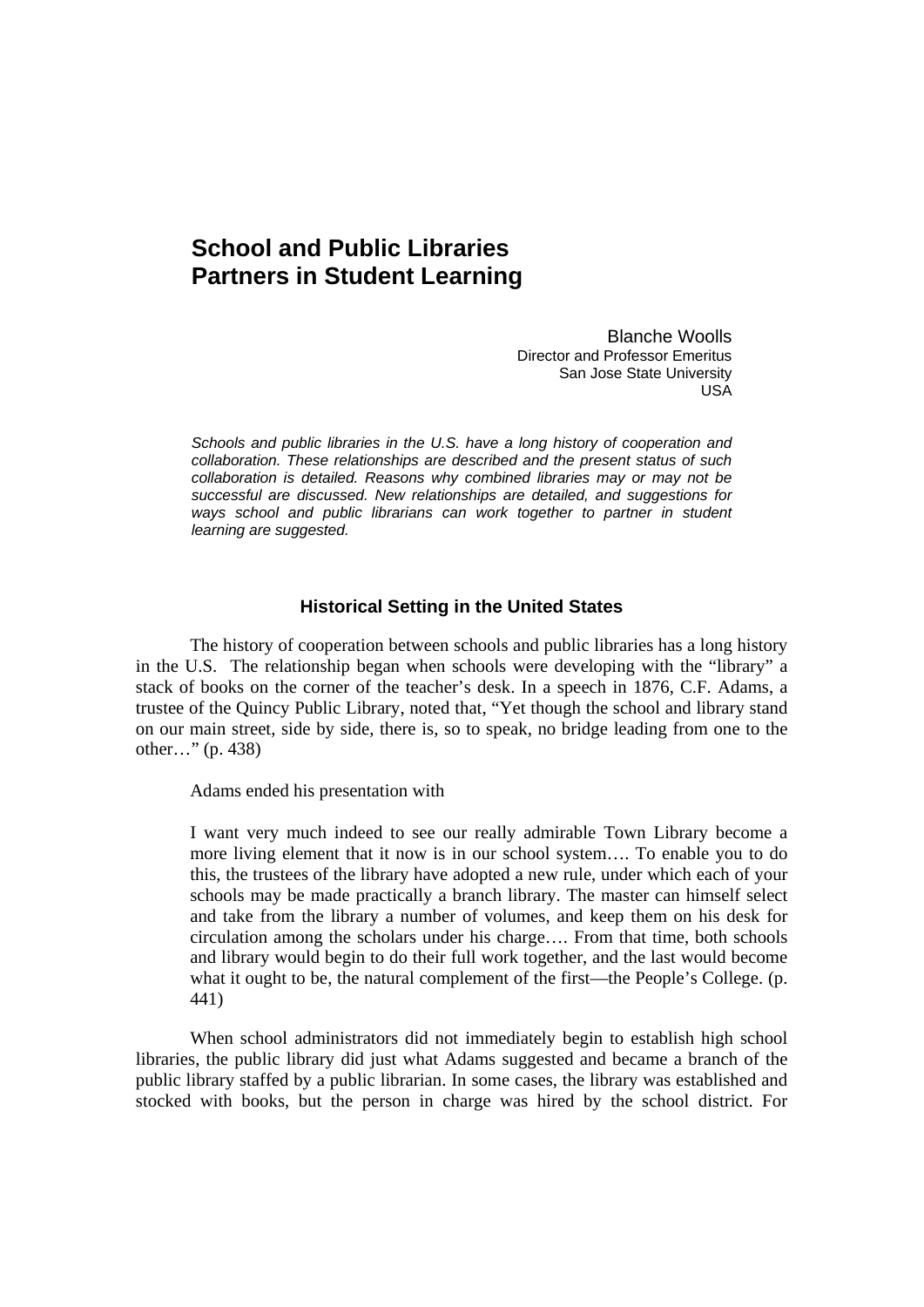elementary schools, boxes of books were sent to classroom teachers for an established time period and then rotated back to the public library with a new box sent to the school.

When standards for high school libraries were developed in 1919 and for elementary schools in 1925, cooperation and communication continued, but school districts began to assume responsibility for their school libraries. However, it wasn't until the 1960s that federal funding to school districts encouraged the development of elementary school libraries in schools and public libraries could withdraw their classroom collection service.

# *Types of Cooperation*

 Schools and public libraries have several possible levels of cooperation beginning with meetings between school and public librarians to share information. Both school and materials from a library and neither librarian has been told. This means that the first student or the student's parent may arrive at the public library and takes everything on the topic home. Students who haven't been taken to the library for preliminary instruction rely heavily on the use of information the find on the Internet with little help in determining what is relevant or accurate. Communication between librarians can help alert the public librarian that an assignment has been given and that students will come to the library to look for information.

 An excellent outcome of this type of cooperation happens when the public librarian comes to the school to encourage students to get library cards and to participate in public library activities. A major event has always been the summer reading program. It has been shown that students who continue to read over the summer do not lose their reading skills while students who do no reading at all lose reading skills.

 School librarians can also encourage field trips to the public library, especially if it is within walking distance of the school. Going with the teacher helps manage the children and also helps the public librarian when the group arrives.

 Working with the public library to establish a longer loan period for teachers who want to take public library resources to their classrooms is also helpful. Making the public librarian aware of the reading levels of students and the curriculum being taught can also help the teacher find appropriate resources at the public library.

 A higher level begins with a district with a director of school libraries who works with the person in charge of youth services at the public library. In some cases, it is possible to provide a forum for school administrators to meet with the public library director once a year to share programs in both libraries.

 With the high cost of online databases, school and public librarians can collaborate to share in the purchase of such resources. Many consortiums are made between schools and public libraries for this reason. Interlibrary loan between the two agencies can also be helpful. Making sure that students have adequate preparation for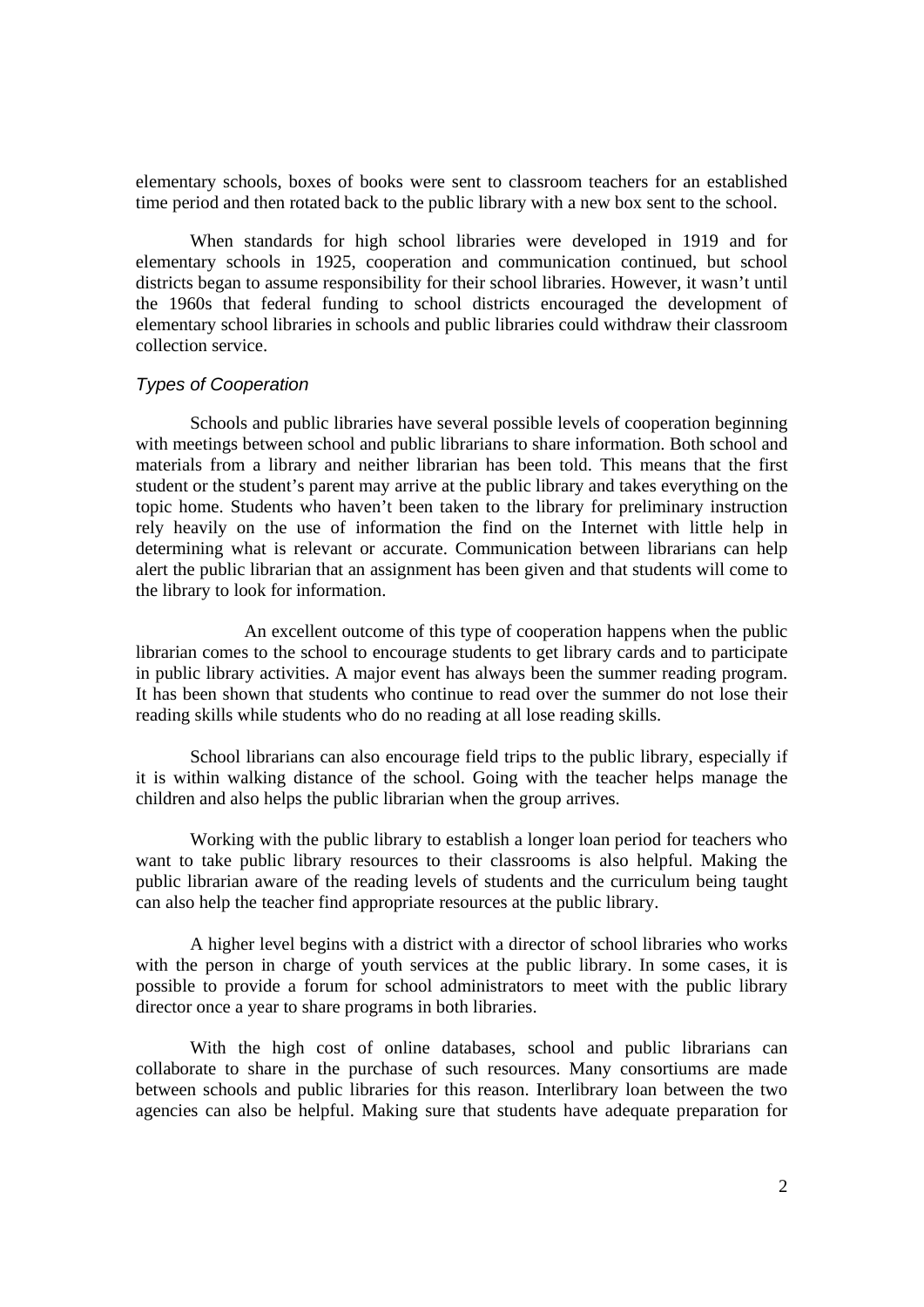using online resources and e-mail courtesy can help the youth librarian who will have a variety of age levels in the library.

Another level of cooperation exists when the public library is located in the school, but this has major disadvantages as well as some advantages. Research has shown that, while this can work, it has many obstacles to providing library services to students. This begins with the differences in the role of libraries in serving youth.

*Differences in the Role of Libraries Serving Youth.* Differences exist between school and public libraries in facilities, management, clients, and services. Schools are often placed away from heavy traffic areas and their libraries are located in the center of the building, with easy access to all. The public library should be in the center of the greatest population movement, whether downtown or a branch. Public librarians report to a board of trustees while school librarians report to their principal. The youth librarian at the public library reports to the director, another librarian while the school library media specialist reports to the principal, an educator.

 School libraries serve the students who are assigned to their attendance center. They have a captive audience because students are brought to the library with their teacher as a group to conduct research or to choose reading materials. Their presence in the library is not optional. Public librarians must encourage their youth to come to the library. Another challenge exists when a public library serves a different geographic area than the nearby school and may not be able to serve all the students attending a single school.

Libraries in schools exist to integrate learning resources and references into the curriculum while the public library is, indeed, a research library to serve the needs of all the clientele under its jurisdiction. When the school year is over, youth will have only the public library as a resource and source of materials during the summer months. For students who do not have Internet access at home, the public library may also be their only source of online resources. These differences in roles and locations for libraries add to the challenges of combining the school and public library.

#### *Challenges with Combined School and Public Libraries*

School and public library boards often suggest combining these two entities. The reason given for this is often one created by administrators in both settings who think that two entities are duplication of effort and combining them will save money. This has not been shown to be true in any situation although some are much more successful than others.

Aaron has given us the pros and cons for combining school and public libraries. Her three phase study conducted some years ago concluded that the successful programs had

 A separate area set aside in the library exclusively for adult use. Much community involvement in and commitment to the decision to have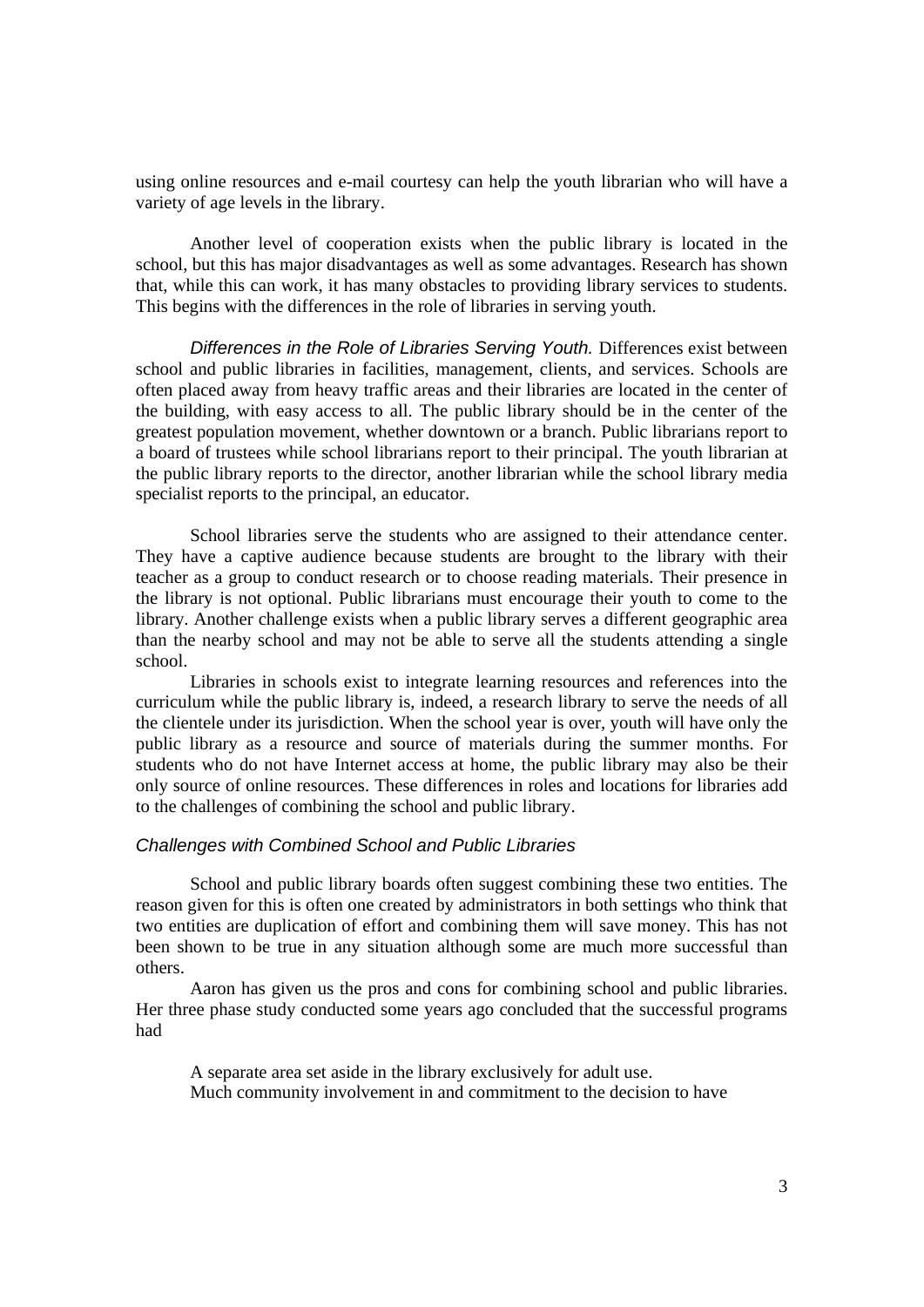this combined library including citizens as well as the two legal boards in the planning process.

A single board was established to assume governance.

A formal written agreement was adopted.

- A head librarian with the required expertise and commitment to the concept was selected.
- A location suitable to both school and public library was chosen.
- Professional library personnel and others planned with the architect for both development and construction.
- Efforts were made to get people to consider this as an integrated whole rather than separate school and public library programs.
- Both boards contributed funds.
- Materials for children and adults were shelved in separate areas.
- No restrictions were made on materials that children, young adults, or adults could check out or examine in the library.
- Emphasis was given to achieving a well-balanced collection to support use by both clienteles.
- No restrictions were placed on materials selection.

Many more recommendations are given, with one interesting note. "There was no documented evidence that this organizational pattern was more economical than separate programs."

 Jaffe, in a later study, found that "Combined school/public libraries invariably cited their need for additional space." (p. 208) He reported as challenges: adequate staffing, the need for a formal agreement, and some librarians worried about access by children to the adult collection. While limiting access to materials is a violation of the Library Bill of Rights, it often remains a greater concern because adult materials will be found on the library shelves.

 In 1995, Bauer conducted a case study to identify factors affecting operations of a combined school/public library program. Her conclusions were that

- Proactive planning provides the most practical perspective for planning for a combined library program.
- Planning processes which allow for participation by all important stakeholder groups is the best hope for meeting the information needs of both public and school library users.
- Intergroup conflict between the separate public and school library programs is affected by factors which the organization can influence.
- Programming excellence, the product of a talented and committed library manager, is the key to successful articulation between school and public library programs.
- Governance of a cooperative program must involve stakeholders' representatives in true decision-making processes. (p. 102-104)

This study concluded that the effectiveness of an organization, when dependent on a single individual, can prove disastrous if no plan exists for dealing with personnel changes. In fact, the library from the Jaffe study cited above did lose its librarian and the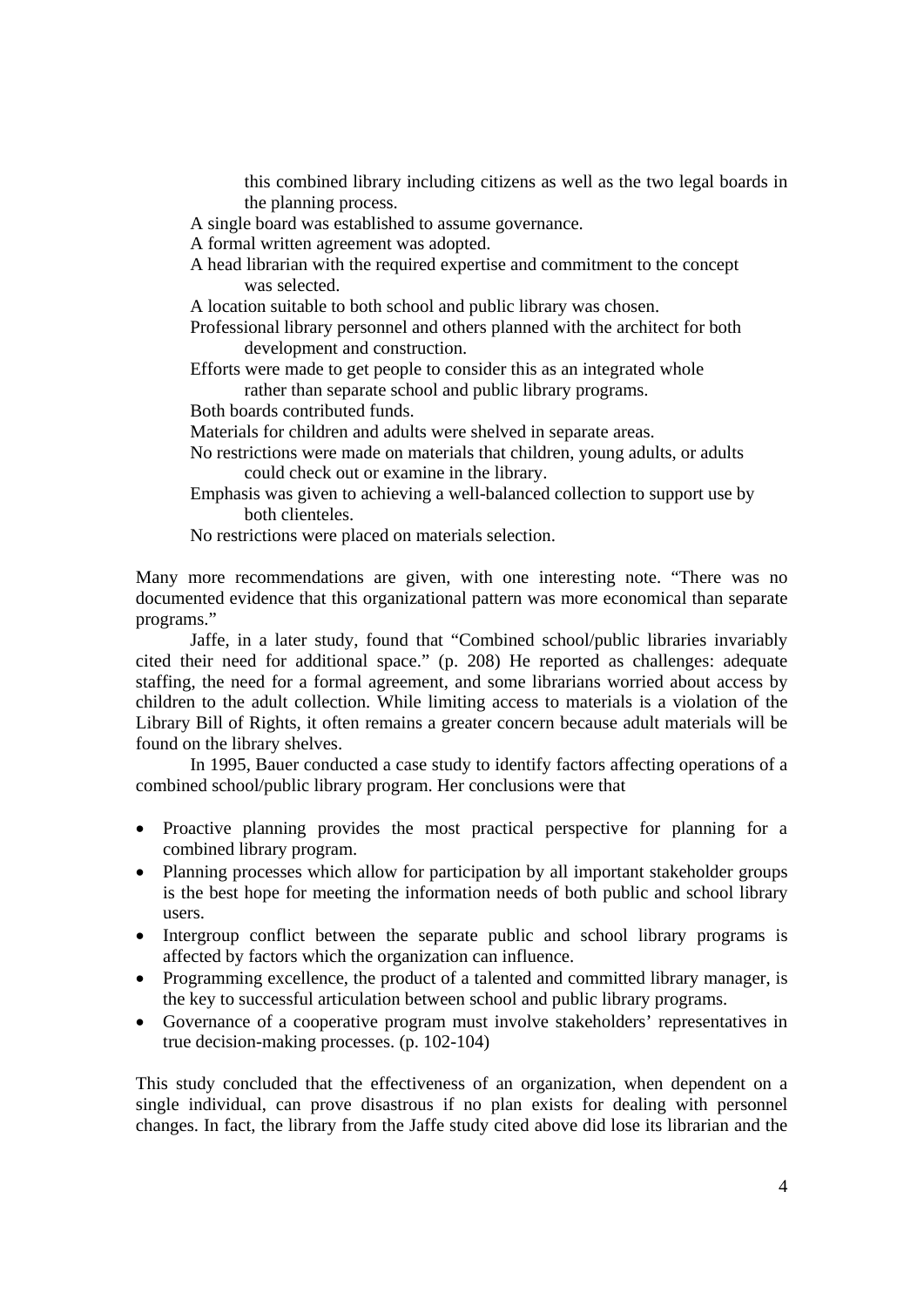combined branch closed. The personnel factor should be considered if the proposal is merge two successful individual organizations.

When a facility has the school librarian in the library during the day and a public librarian takes over after school hours, some confusion may occur with just who owns what drawers in the desk in the office. The author is well aware of one situation where the workroom in the brand new facility had sets of drawers. The school librarian moved in first, and when the public librarian arrived, she opened drawer after drawer and found a pair of scissors in one, an extension cord in another, implying that those drawers belonged to the school librarian. At the end of the school year, the school librarian gave up and quit because sharing the library just didn't seem to be working.

During the day, the school librarian may be so busy helping teachers and students that to top to answer a reference question for an adult patron may seem beyond the job description. Even if a public librarian is onsite, adults may not know which one is the school librarian and which one is the public librarian. Conducting a storytime for children under two with a school librarian trying to teach a group how to use a reference tool may also cause conflict.

Another challenge facing librarians in combined libraries is access. Some school libraries do not want the public to have unlimited physical access to schools during the day when children are in the building. Locking adults away from classrooms is difficult. Homeless people can be accommodated in a public library, but they are not welcome where school children are using the library all day. Many adults do not like to be in a facility filled with younger children, middle or high school students who may not be kind or thoughtful to the "strangers in their midst."

Because schools are not usually built in a high traffic area, they are not easily reached by public transportation. Also, parking around a school is very often filled by students and teachers who drive to school. The added possibility of hitting a child who may be leaving the school at a time when other children are not being dismissed, even though a parent or caregiver is collecting the child.

Because no one has shown that combining school and public libraries has a high record of success, the pros and cons should be offered to officials considering such a plan. If you are faced with this situation, the research cited above will help answer the challenges of such a project.

#### *Replacing One with the Other*

As suggested earlier, public librarians moved personnel and materials to schools in an effort to provide services. In a sense, this halted the development of school libraries because school districts could ignore this expense. However, as schools began to take over their responsibility for information services in their schools, the public library was relieved of this expense.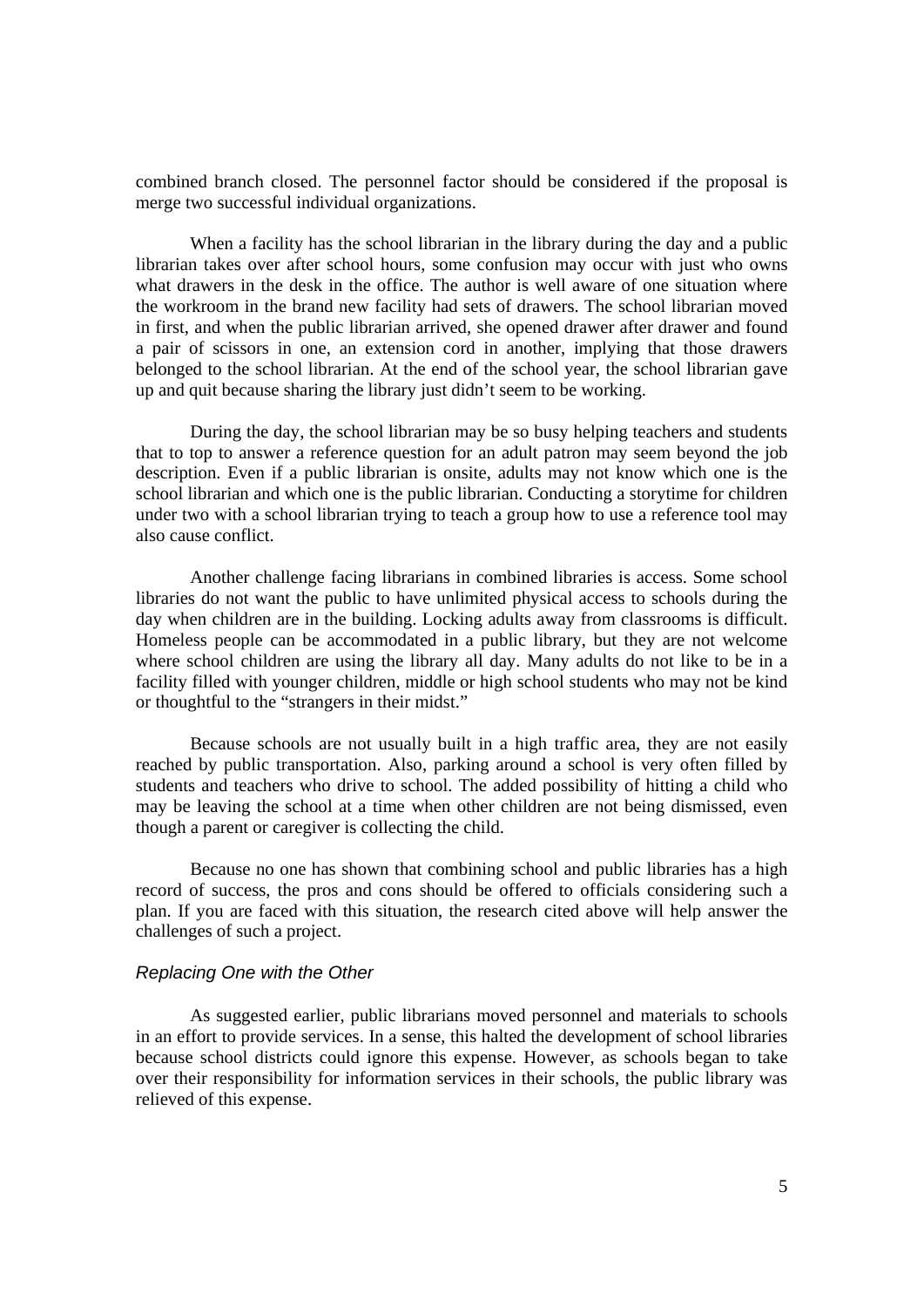The argument that you should not duplicate efforts continues to bring discussion of replacing one with the other. When this happens, school officials consider the possibility of sending students to the public library without considering the impact this will have on public library staff, space, and materials. Public libraries are designed to serve the entire community, and their collections reflect broad based interests. On the other hand, school library collections are intended to support the curriculum of the school and less is spent on materials on topics not covered in the curriculum. The difference in collection development emphasis would force the public library to build in a direction with already limited funds to support its own mission. The possibility that school students would be using already inadequate collections as their source of information becomes a real threat to serving the public library's clientele. Again, this is sometimes exacerbated by the fact that a school population may not coincide with public library boundaries.

 It would be an unusual public library budget that could support the dual mission, and certainly the staff would need additional professional development and time to meet with teachers who wouldn't be onsite thereby taking the smaller staff away from their assigned clientele. Also, the use of a public library facility during the day could limit its use for pre-school storytime.

 The alternative of a school library serving the public places the school librarian into a situation of serving the public during the crowded school day. If it were only a typical school library and not a combined facility, it would not be open in the evenings, during school holidays, and it would be closed during the summer months.

 Children need library services, and when librarians are faced with some of the difficult decisions about providing those services, they become very creative. One of those creative solutions to legislators or administrators who argue for a single center of service for funding has been the creation of homework centers.

# *Homework Centers*

In California, a bond issue, Proposition 14, was launched to get state funding for the building of new libraries or remodeling of older buildings. Because the governor was interested in an education agenda, the bill was amended to say that priority would be given to the "joint use" projects between school and public libraries.

Those are fighting words in library circles because many librarians think the missions of the two entities—public and school libraries—are too different to reconcile under one roof. But California's Gray Davis made "joint use" a condition of putting the bond act before voters. With \$350 million at stake and a vast need for new library construction, librarians were in no position to argue. (16)

 However, in implementation, the "joint use" definition the regulations for the law meant either a co-located facility with both under one roof or a joint venture. In an effort to make this something other than a mandate to build combined libraries, a series of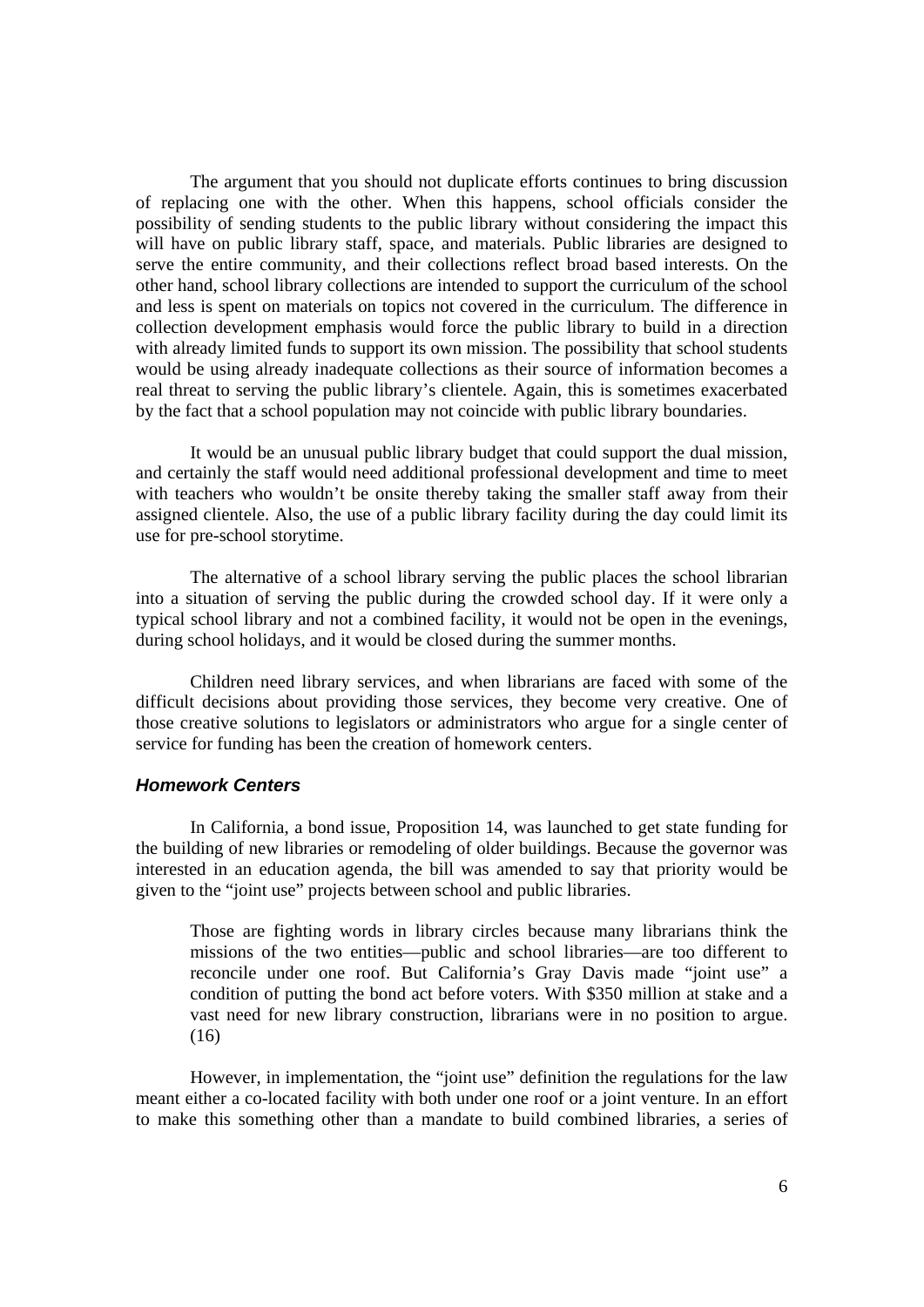workshops were given to help determine other ways the libraries would be able to serve students building a public library on a property adjacent to a school. One strong recommendation was providing homework centers or another student-oriented service. At this point most public libraries were already providing such service.

Children who have no parent or caregiver at home when they get out of school have often been told by their parents to go to the public library. This has challenged public librarians throughout the U.S. Combining the need with the possibility of funding has been the establishment of homework centers to accommodate students who do not go immediately home after school.

Approximately one in seven public libraries nationwide offers formal after-school homework assistance to elementary, middle, and high school students…. Of course, there's no set formula to a successful homework center; each community must tailor a program to meet its specific needs. But one thing is for sure; good working relationships with local schools can lead to effective homework centers. (p. 57)

Some homework centers have taken on a totally different approach. Shaffer reports a special program in a branch of the Brooklyn Public Library. Their center is both a homework and a writing center which is "equipped with a 1950s-style newsroom and a special vault that leads to a clandestine computer lab." (p. 38)

Four afternoons a week, the library's basement teems with up to 20 neighborhood kids, mostly Hispanic and "African-American students between the ages of six and 13, who came looking for free, one-on-one help in subjects ranging from math and English to science and social studies. Students are drawn to the annex's funky feel—dark blue walls, abstract paintings and an extensive collection of crime-fighting memorabilia— (38)

After homework is finished, the emphasis on writing begins, a project began elsewhere and moved to this branch. In cooperation with a retail store, The Brooklyn Superhero Supply Company, a writing center was established in a a store. When it outgrew its space, the creator turned to the Brooklyn Public Library and the writing center joined the tutoring center.

School librarians working with their public librarians can help with the creation and continuation of such centers by making their presence known to parents in their schools. Another type of assistance would be encouraging high school students who are doing community service to tutor younger students. Providing copies of assignments to the public librarian makes this time of more value to students.

# *Conclusion*

School and public librarians need to cooperate at all times, but in the present funding climate, this remains essential. The current trend seems to be to fund projects that